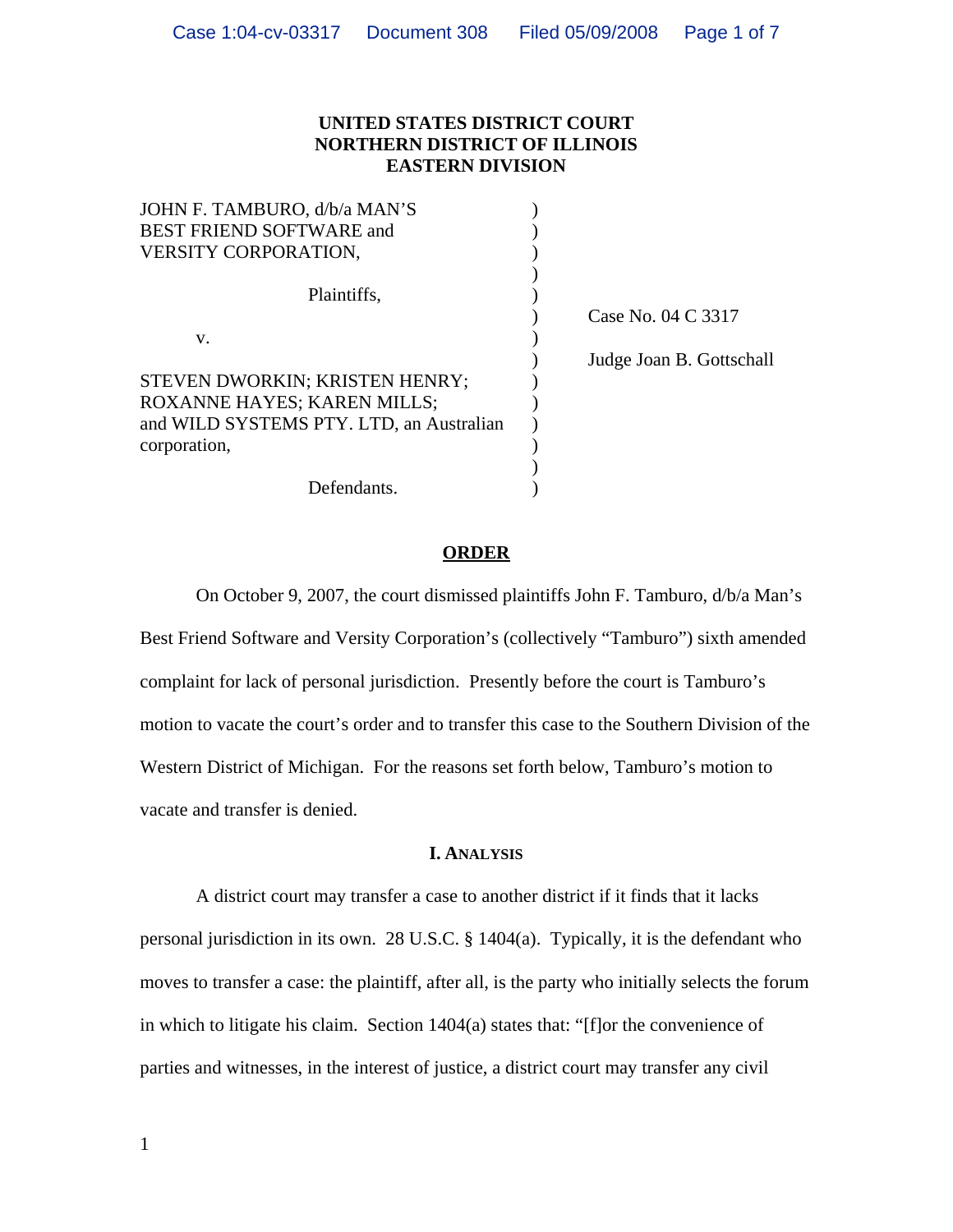action to any other district or division where it might have been brought." 28 U.S.C. § 1404(a). The statutory language has generally been interpreted to permit defendants to transfer their suit, with leave of the court, to a more appropriate or convenient forum.

However, in cases where a plaintiff has inadvertently filed suit in a forum where the court lacks personal jurisdiction over the defendants, the court may also transfer the case. Under 28 U.S.C. § 1406(a), "The district court of a district in which is filed a case laying venue in the wrong division or district shall dismiss, or if it be in the interest of justice, transfer such case to any district or division in which it could have been brought." The Seventh Circuit has observed that if a court can transfer a case from a forum where venue is improper under § 1406(a), then it may also transfer a case on the plaintiff's motion if the forum in which the case was filed lacks personal jurisdiction over the defendants under § 1404(a). *Cote v. Wadel*, 796 F.2d 981, 985 (7th Cir. 1986) ("[I]t seems to us that a transfer under section 1404(a) is proper in the same circumstances that it would be if venue had been improper, notwithstanding the small difference in wording between  $1404(a)$  and  $1406(a)$ ").<sup>1</sup>

<sup>&</sup>lt;sup>1</sup> Tamburo also argues that transfer is proper under 28 U.S.C. § 1631. There has been considerable debate over whether § 1631 applies to cases where personal jurisdiction is lacking. Several courts, particularly the Tenth Circuit, have held that § 1631 applies in cases where either subject matter jurisdiction or personal jurisdiction is lacking. *See, e.g., Viernow v. Euripides Dev. Corp.*, 157 F.3d 785, 793 (10th Cir. 1998); *Ross v. Colorado Outward Bound Sch., Inc.*, 822 F.2d 1524, 1527 (10th Cir. 1987). Other courts, however, have held that § 1631 applies only to cure defects of subject matter jurisdiction. *See, e.g., Pedzewick v. Foe*, 963 F.Supp. 48, 50 (D. Mass. 1997); *Levy v. Pyramid Co. of Ithaca*, 687 F. Supp. 48, 51-52 (N.D.N.Y. 1988); *Nose v. Rementer*, 610 F. Supp. 191, 192 n.1 (D. Del. 1985). The Seventh Circuit has yet to provide guidance on this issue, however the court need not address it at present, since it finds that transfer is proper under 28 U.S.C. § 1406(a). *See Carpenter-Lenski v. Ramsey*, No. 99-3367, 2000 WL 287651, at \*2 (7th Cir. Mar. 14, 2000). One subsequent case in this district has stated, without citation of precedent or other supporting legal authority, that § 1631 is applicable. *Torco Holdings, Inc. v. P&M Aircraft Co., Inc.*, No. 00 C 322070, 2001 WL 322070, at \*2 (N.D. Ill. Mar. 30, 2001). Plaintiffs' assertion that transfers under § 1631 for want of personal jurisdiction have been explicitly held to be permissible in the Sixth Circuit, although correct, is irrelevant, because it is the law of the transferor court that is controlling. *Roman v. Ashcroft*, 340 F.3d 314, 328 (6th Cir. 2003).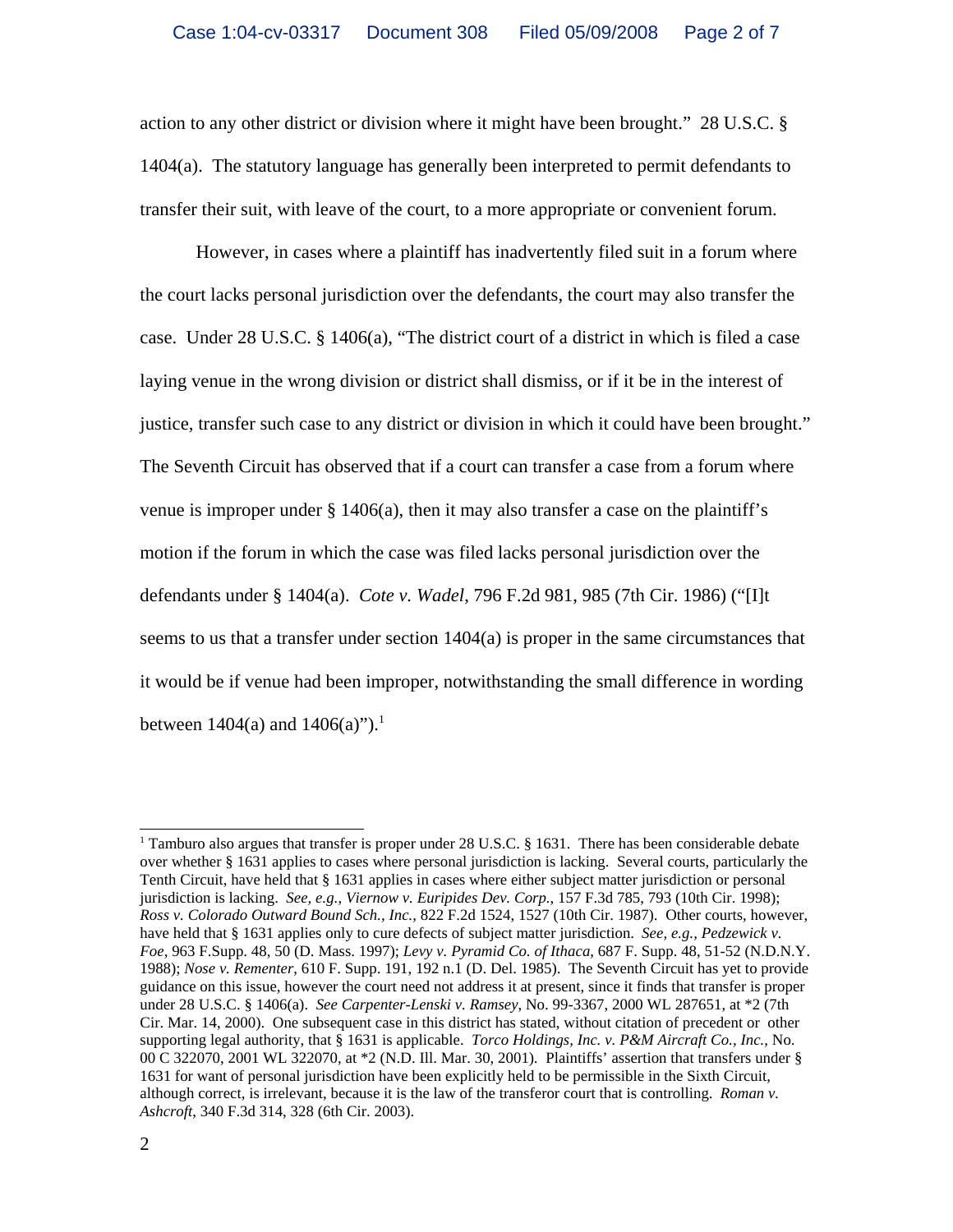Furthermore, the Seventh Circuit, citing *Goldlawr, Inc. v. Heiman,* 369 U.S. 463, 467 (1962), has held that the statute's phrase "in the interests of justice" includes situations in which a plaintiff has mistakenly filed suit in a forum that lacks personal jurisdiction over the defendants, and plaintiff would be time-barred from filing his claims in another forum where jurisdiction exists by the statute of limitations. *Cote*, 796 F.2d at 984-85. In the instant case, Tamburo filed his original complaint on May 11, 2004, and any claims arising from events prior to that filing are now more than likely time-barred, preventing Tamburo from filing in a district court where venue is proper and personal jurisdiction can be established. Furthermore, although the court rejects Tamburo's contention that the court's decision to dismiss for lack of personal jurisdiction was a "close one," issues of federal personal jurisdiction, particularly with respect to internet transactions, are complex, and may appear baffling to pro se litigants lacking the benefit of a legal education.<sup>2</sup> The court, in its broad discretion with respect to this subject, does not believe that Tamburo's pro se mistake of filing his suit in this district was so "elementary" that it merits denial of his motion to transfer. *See Carpenter-Lenski v. Ramsey*, No. 99-3367, 2000 WL 287651, at \*3 (7th Cir. Mar. 14, 2000) (district court did not abuse its discretion in denying transfer where plaintiff had disregarded the "elementary" issue of whether personal jurisdiction was proper); *Hapniewski v. City of Chicago Heights*, 883 F.2d 576, 579 (7th Cir. 1989) (plaintiffs pursued their action in federal court in Indiana despite their knowledge that all parties were citizens of Illinois). The court feels, therefore, that the interests of justice favor transferring this case.

<sup>&</sup>lt;sup>2</sup> Tamburo is currently ably represented by counsel; however in Tamburo's original filing in this case, he represented himself as a pro se litigant.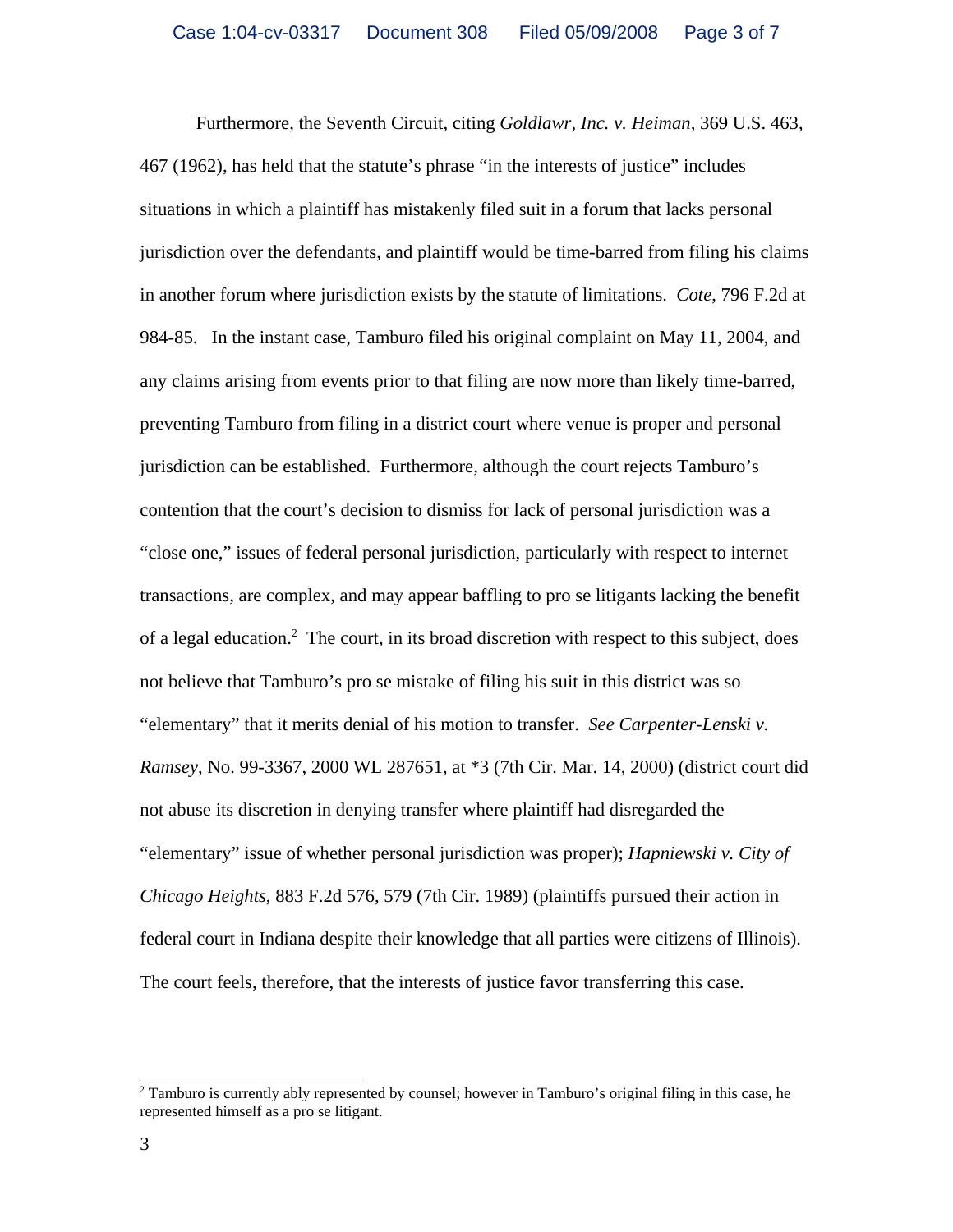Venue is proper in the Western District of Michigan with respect to defendant Roxanne Hayes ("Hayes"), who Tamburo alleges is a citizen of Michigan residing in that district. Pl.'s Mem. in Supp. at 1. Moreover, Tamburo alleges that Hayes was an integral member of the alleged internet conspiracy against him. *Id.* at 2. The other defendants are citizens of Colorado, Ohio, and two foreign countries, and the events forming the basis of this suit allegedly took place on various internet chat rooms and users' groups. *Id.* at 4. Venue is therefore proper in the Western District of Michigan. *See* 28 U.S.C.  $§1391(a)(2-3).$ 

The court must also consider the convenience of the transfer to the parties in the suit. *Bodine Elec. Co. v. Int'l Res. and Dev. Corp.*, No. 92 C 83891993, 1993 WL 278524, at \*2 (N.D. Ill. July 23, 1993). In this case, the inconvenience to Tamburo is increased slightly because he will pursue his claim in an adjacent state; however, it is he who is requesting the transfer. The transfer will be conversely slightly more convenient to Hayes, who will litigate in her home district. The difference in inconvenience to the remaining defendants would be nugatory; the court suspects that it makes little difference, *e.g.*, to the Australian defendant whether the litigation is conducted in Chicago or across the lake in Michigan. The court finds, therefore, that the issue of the relative convenience of transfer to the parties is of no significant importance to this decision.

Finally, Tamburo argues that transfer is appropriate because Hayes is subject to personal jurisdiction in the proposed transferee court, and her co-defendants are also subject to personal jurisdiction under a "conspiracy theory of jurisdiction." Under § 1404(a), "a district court may transfer any civil action to any other district or division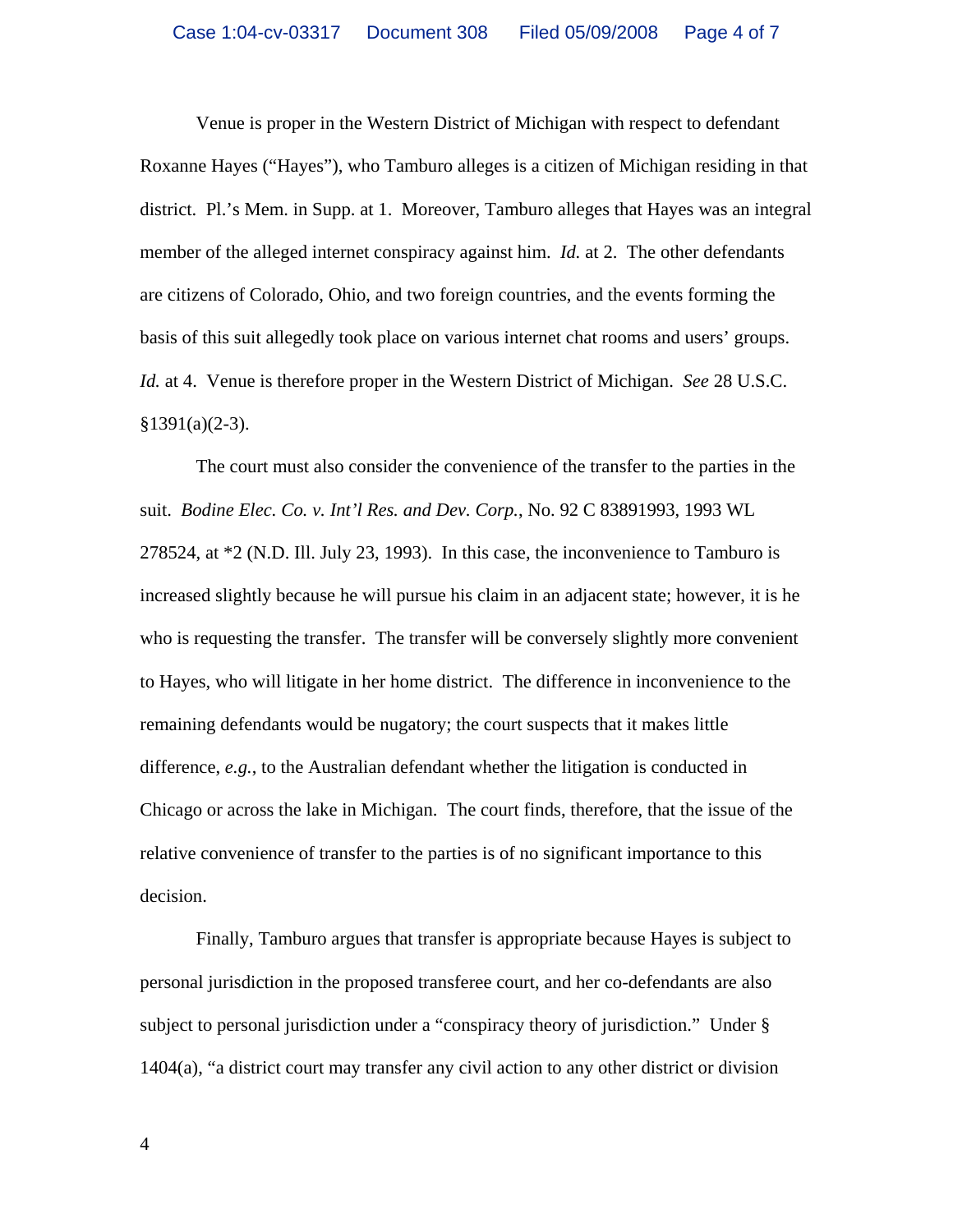where it might have been brought." 28 U.S.C. § 1404(a). The language "where it might have been brought" is generally recognized to mean that the transferee court must be able to exert personal jurisdiction over the defendants. *Torres v. The S.S. Rosario*, 125 F. Supp. 496 (S.D.N.Y. 1954), *mand. denied*, 221 F.2d 319, *cert. denied* 350 U.S. 836. In cases based upon diversity of citizenship, this means that the defendant must be amenable to service of process issued by the transferee court, in this case, the district court in the Western District of Michigan. *Cunningham v. Cunningham*, 477 F. Supp. 632, 634 (N.D. Ill. 1979).

A problem arises, however, when there are multiple defendants, and one or more are not amenable to service by the transferee court, either directly or under the applicable long-arm statute. In such cases, the transferor court lacks the power to transfer the case. *Relf v. Gasch*, 511 F.2d 804, 807-08 (D.C. Cir. 1975); *Gallery House, Inc. v. Yi*, 587 F.Supp. 1036, 1039 (C.D. Ill. 1984) (In case involving multiple defendants, transfer may not be made if one of the defendants is not subject to suit in the transferee's district). Tamburo enlists *Wild v. Subscription Plus, Inc.*, 292 F.3d 529, 530-31 (7th Cir. 2002) in support of his contention that transfer is proper despite the fact that only one of the defendants resides in the Western District of Michigan. Tamburo quotes the language of *Wild* to suggest that transfer is proper, even if one or more defendants cannot be served either directly or via the transferee court's applicable long-arm statute:

[W]e do not agree … that a transfer is invalid … just because one defendant in a multidefendant case … cannot be served either directly or under a long-arm statute in the transferee district. Were there only one defendant and he or she could not be served there, it would be plain that the suit "could not be brought" there and so transfer would be improper.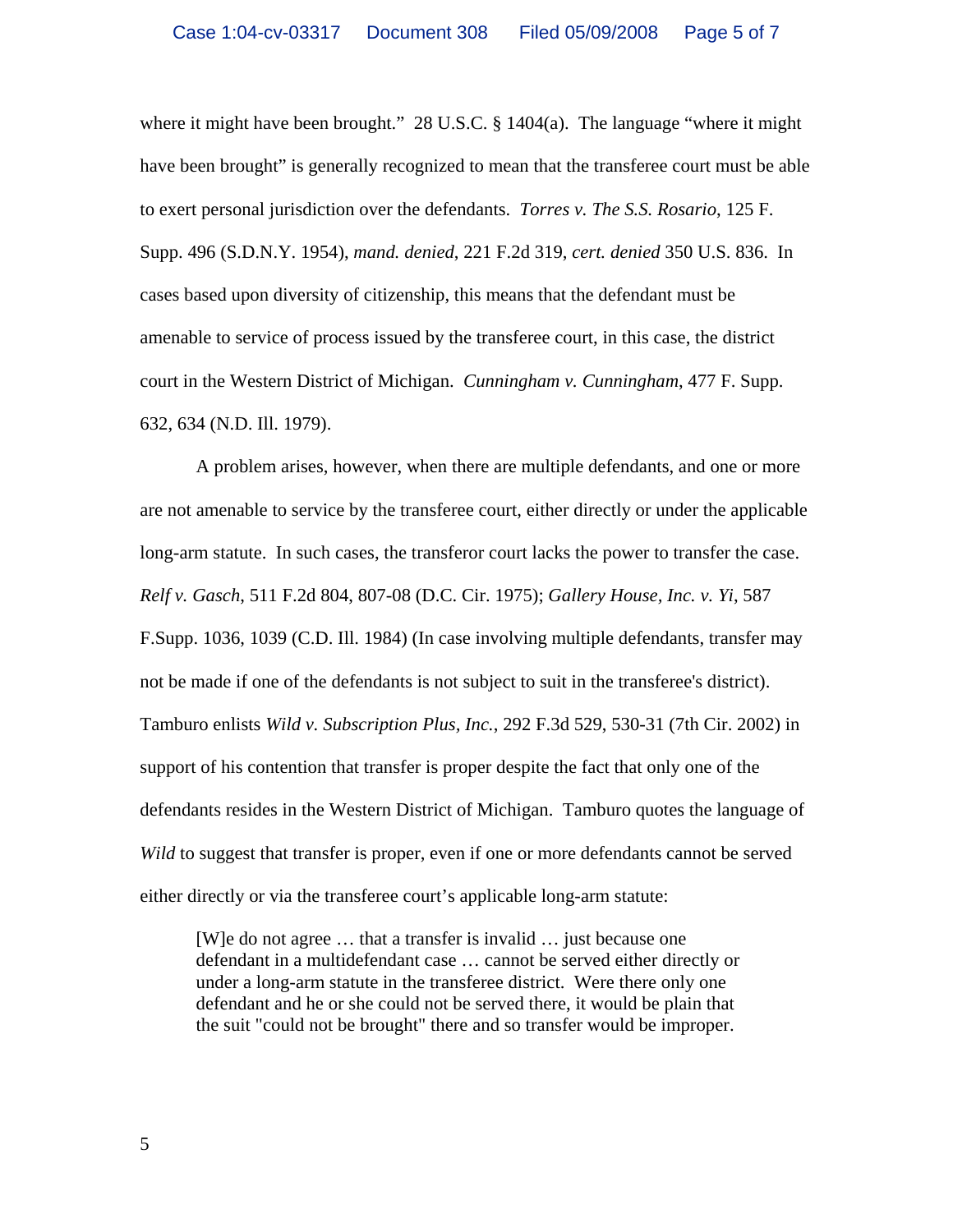*Id.* (internal citations omitted). Tamburo's reading of *Wild*, however, is highly and selfservingly selective, for the appellate court goes on to say:

But that leaves the question whether a defendant in a multidefendant suit who cannot be served can be forced to defend in the transferee district or, as most cases hold, must be severed from the rest of the suit and the suit against him either dismissed or … transferred back to the district in which the suit was first filed or to a district in which service upon him is possible …. The argument for the latter course … is that the transfer statutes do not purport to alter the rules governing personal jurisdiction; and of course the outer bounds of those rules are set by the Constitution.

*Id.* at 531. The appellate court went on to find that the district court's dismissal of the defendant who was not amenable to process in the suit was proper. *Id.* at 531-32.

In short, *Wild* does not support Tamburo's argument that the case can be transferred despite the fact that all save one of the defendants are not amenable to service in the Western District of Michigan. Rather, it supports the notion that the case might be transferred with respect to Hayes alone; the other defendants could be either severed from the case, transferred to a district court in which service against those defendants is possible, or returned to this court, in which the case was initially filed. The latter course of action is not possible because this court has already found that it lacked personal jurisdiction in this case.

However, Tamburo also argues that personal jurisdiction over all of the defendants is proper because Hayes is a citizen of Michigan and the other defendants are liable under a "conspiracy theory of jurisdiction." The Sixth Circuit has neither expressly adopted nor rejected such a theory of jurisdiction, under which the acts of a coconspirator, performed in the forum state in furtherance of the conspiracy, constitute sufficient minimum contacts to establish personal jurisdiction over an absent coconspirator who has no other contact with the forum. *Chrysler Corp. v. Fedders*